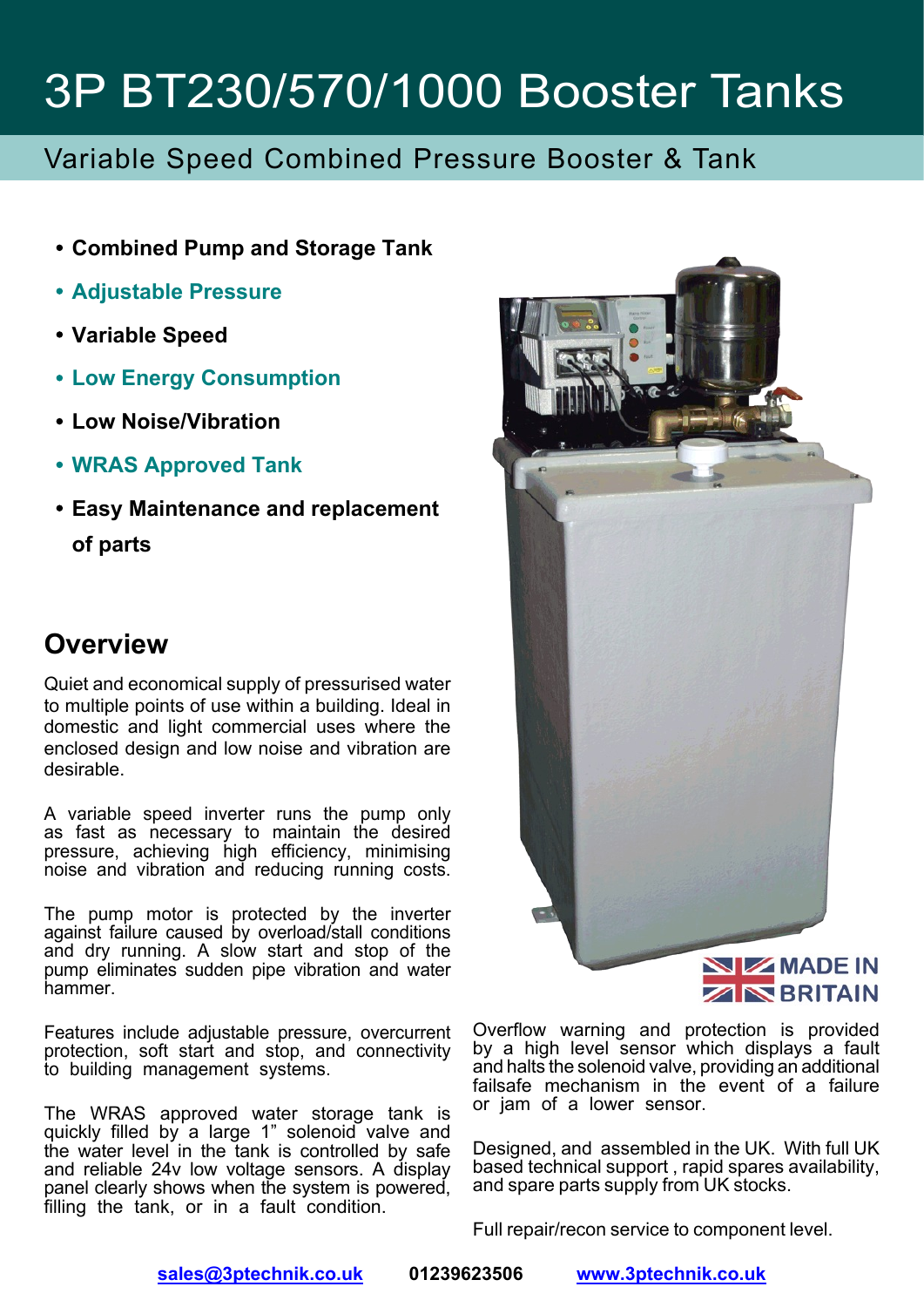### Variable Speed Combined Pressure Booster & Tank

#### **Features**

- *Maintains constant system pressure*
- *WRAS approved water tank*
- *Reliable air cooled inverter with IGBT technology.*
- *High quality stainless steel pumps*
- *Quiet water cooled pump located within the tank for extremely quiet operation*
- *Single sided lid bolt removal (no need to reach backnut on other side)*
- *8 litre stainless steel pressure vessel*
- *Highly accurate digital pressure display*
- *Pump Fault display*
- *Highly visible tank status display & tank level fault warning*
- *Type AB Air Gap available (optional) for compliance with WRAS regulations up to Category 5, BS EN 13077.*
- *System Overpressure Alarm protects pipework and attached appliances (UV system, etc) from overpressure due to faulty installation or incorrect pressure setting.*
- *620mm wide. Fits through a doorway (230L models only).*
- *Easily replaceable parts, designed for easy maintenance.*

### **Adjustable Settings**

- *Adjustable pump pressure*
- *Maximum and Minimum Pressure Alarms*
- *Auto-restart after fault on/off*
- *Runtime duration counters for inverter and pump*
- *Adjustable ramp time for soft start/stop*
- *Adjustable Delta start value (deviation from set pressure before the pump starts)*
- *Restore factory default settings*

#### **Options**

- **Remote alarm panel**
- **GSM Remote Alarm by Text Messaging**
- **BMS Connectivity by volt-free output**
- **Fixed speed**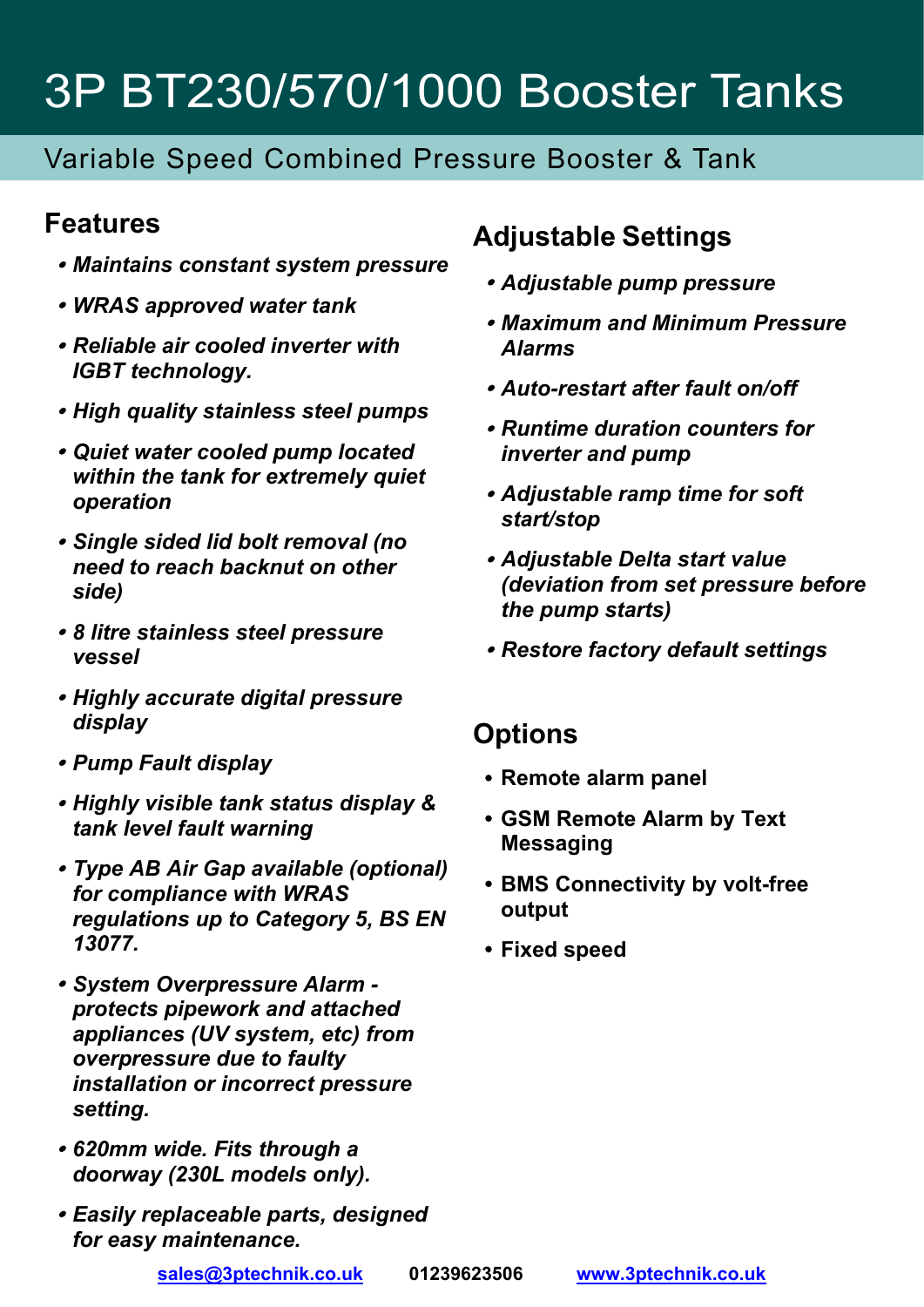### Variable Speed Combined Pressure Booster & Tank

### **Technical Specifications**

| Physical                                      |       | <b>BT230</b>                                                                       | <b>BT570</b> | <b>BT1000</b>     |  |
|-----------------------------------------------|-------|------------------------------------------------------------------------------------|--------------|-------------------|--|
| <b>Internal Volume</b>                        |       | 230 Litre                                                                          | 570 Litre    | <b>1000 Litre</b> |  |
| Width                                         |       | 620mm                                                                              | 770mm        | 1180mm            |  |
| Depth                                         |       | 620mm                                                                              | 970mm        | 1180mm            |  |
| Height                                        |       | 1450mm                                                                             | 1650mm       | 1450mm            |  |
| Material - Control Panels                     |       | Aluminium/HIPS                                                                     |              |                   |  |
| Material - Tank                               |       | <b>PU Insulated GRP</b>                                                            |              |                   |  |
| Material - Pipes                              |       | <b>Brass</b>                                                                       |              |                   |  |
| Material - Flexible Hose (Pump<br>connection) |       | Food Grade PVC, Double Layer with Stainless Steel<br>Reinforcement                 |              |                   |  |
| Material - Pressure Vessel                    |       | Stainless 304                                                                      |              |                   |  |
| Material - Pump Body                          |       | Stainless 304                                                                      |              |                   |  |
| Material - Impellers                          |       | Stainless 304                                                                      |              |                   |  |
| Material - Diffusers                          |       | Noryl                                                                              |              |                   |  |
| Material - Venturi                            |       | Noryl                                                                              |              |                   |  |
| Material - Pump Shafts                        |       | Stainless 420                                                                      |              |                   |  |
| <b>Material - Shaft Seals</b>                 |       | Ceramic/Graphite                                                                   |              |                   |  |
| Material - Body Seals                         |       | <b>NBR 70</b>                                                                      |              |                   |  |
| Weight (empty)                                | 9031  | 96 kg                                                                              | 136 kg       | 161 kg            |  |
|                                               | 10063 | 99 kg                                                                              | 139 kg       | 164 kg            |  |
|                                               | 14562 | 103 kg                                                                             | 143 kg       | 168 kg            |  |
| <b>Electrical</b>                             |       |                                                                                    |              |                   |  |
| Supply Voltage                                |       | 220-240Vac 50Hz Single Phase                                                       |              |                   |  |
| <b>Power Consumption</b>                      |       | Max 15A                                                                            |              |                   |  |
| <b>Pump Output Protection</b>                 |       | Overcurrent<br>Dry Run (cosphi)<br><b>Phase Loss</b><br><b>Over/Under Pressure</b> |              |                   |  |
| Inlet Size                                    |       | 1" BSP                                                                             |              |                   |  |
| <b>Outlet Size</b>                            |       | 11/ <sub>4</sub> " BSP                                                             |              |                   |  |
| <b>Flow Rate</b>                              | 9031  | 90 litres/minute                                                                   |              |                   |  |
|                                               | 10063 | 100 litres/minute                                                                  |              |                   |  |
|                                               | 14562 | 145 litres/minute                                                                  |              |                   |  |
| Max System<br>Pressure                        | 9031  | 3.1 Bar                                                                            |              |                   |  |
|                                               | 10063 | 6.3 Bar                                                                            |              |                   |  |
|                                               | 14562 | 6.2 Bar                                                                            |              |                   |  |